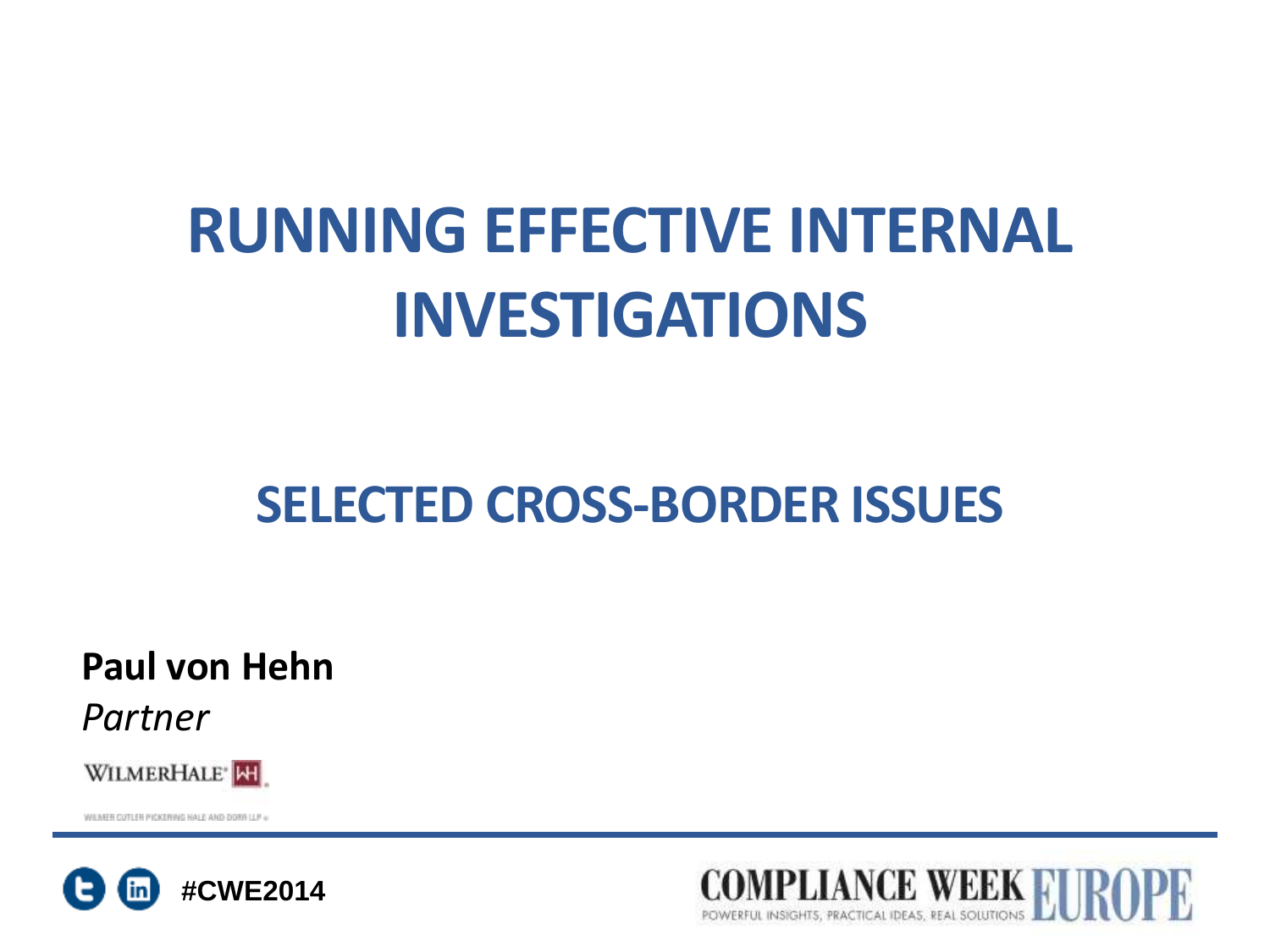### **THIS IS HOW IT COULD HAPPEN …**

### **The "Global Ad plc" case – a not unlikely scenario:**

**The British advertising company "Global Ad plc" with headquarters in London is listed in New York. Global Ad has, among others, sales operations in China. On Friday last week, the Chinese police appeared at the local offices of Global Ad in Pudong (Shanghai), referred to serious corruption allegations, and confiscated documents and took with it the head of Sales.** 

**Alarmed by the news, the Board of Global Ad plc London requests its general counsel for a briefing on the possible exposure with recommendations of how to proceed.**

**ANCE WEEK RI** 

#### **Questions:**

- o **What are the key risk areas that your briefing should address?**
- o **What do you suggest as initial steps to deal with this incident?**

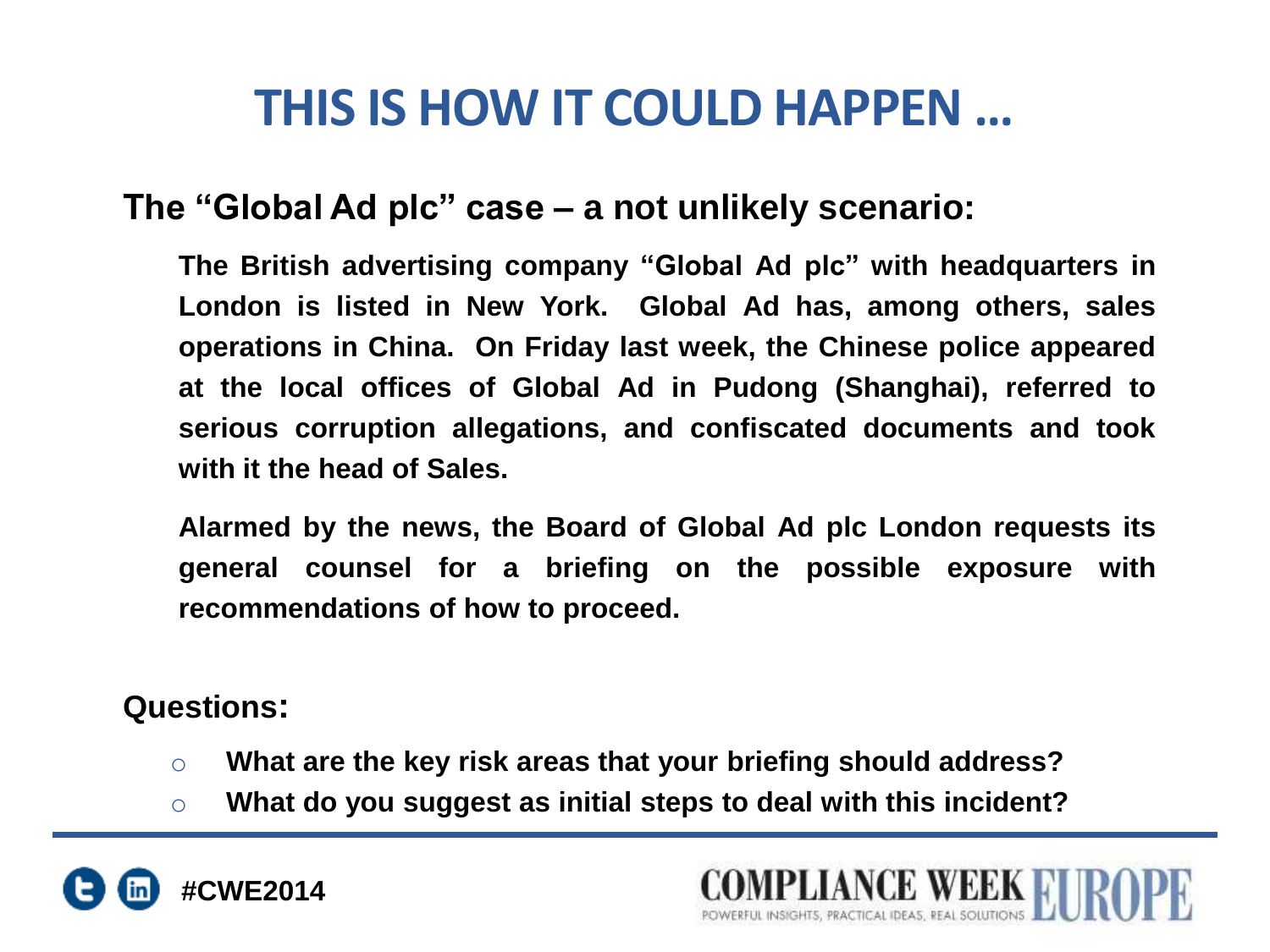# **WHAT IS DIFFERENT IN A CROSS-BORDER INVESTIGATION?**

#### **Level of Complexity**

- o **The 'easy' part:**
	- **Different culture: Denunciation; investigation; whistleblower; etc.**
	- **Different language: Who has the language capability: only the local unit?**
	- **Different laws: What local laws apply in an investigation? Privacy and data protection rules; employee rights and interviews; legal privilege issues**
	- **Cross-border corporate issues: Subsidiaries have their own corporate regimes with own governance structures**
	- **Sufficient and qualified resources**

### **What to do?**

• **Intake processes and investigation protocols need to foresee possibility of cross-border issues**



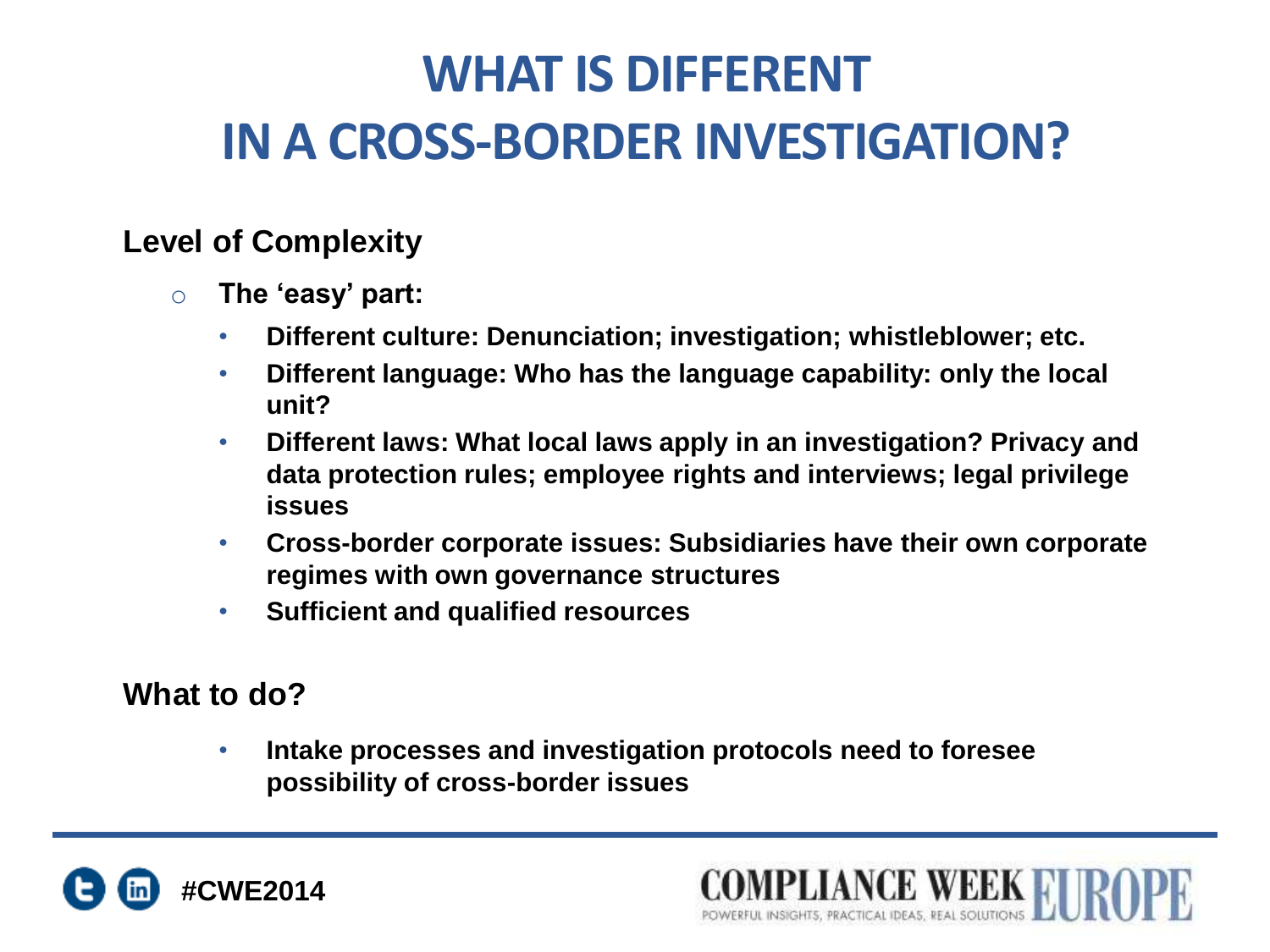### **KEY QUESTIONS TO ASK**

- **Will any alleged misconduct have consequences in another jurisdiction?**
- **Should disclosure be made to foreign authorities?**
- **If information is provided to the enforcement agencies in one country, should it also be provided to another?**
- **Do witnesses need separate counsel in other jurisdictions?**



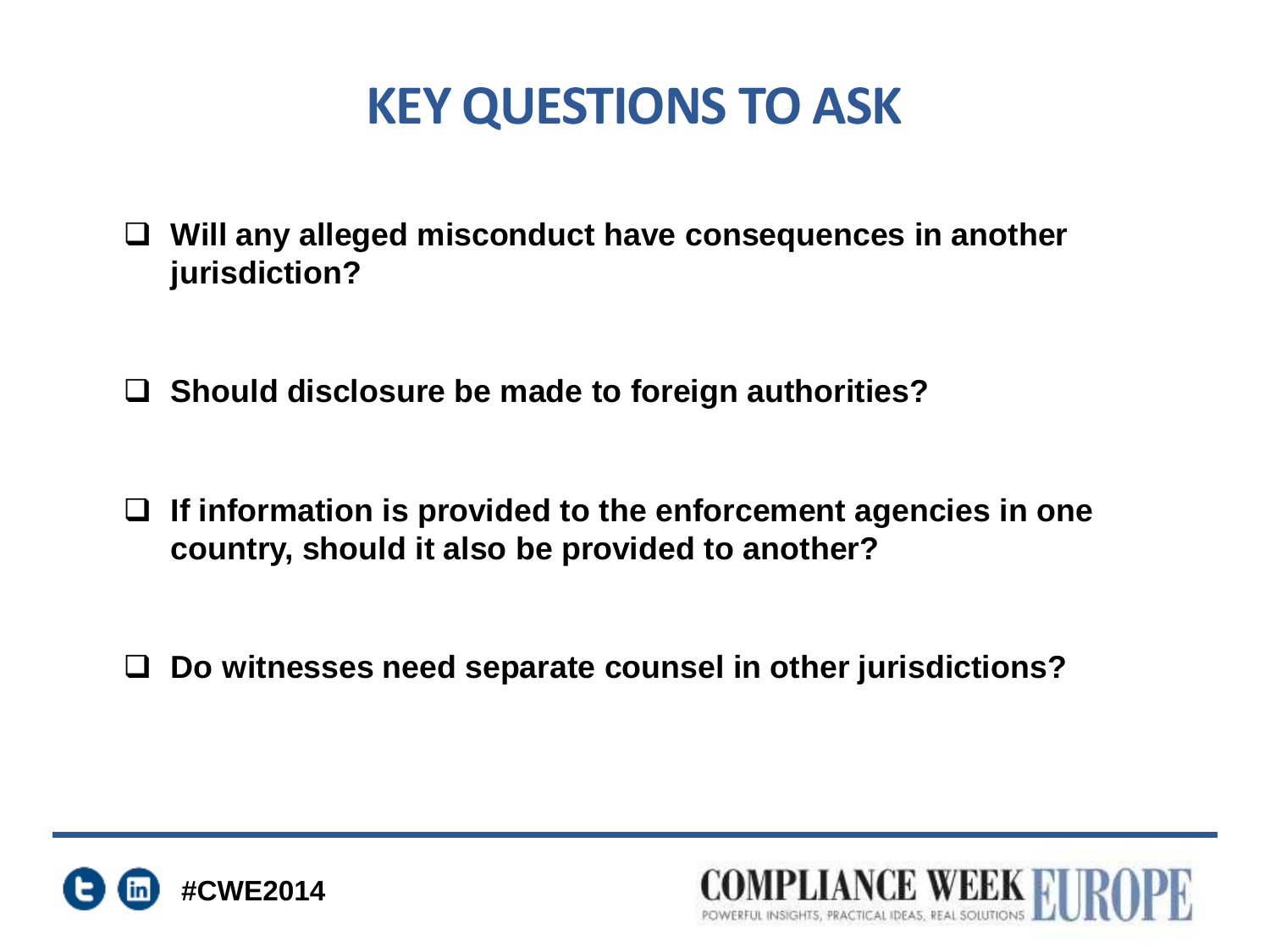# **DATA COLLECTION & PRIVACY (1)**

### **EU Privacy Rules**

- o **Transfer of data**
- o **Review of emails**

#### **Switzerland**

- o **Prohibition to aid foreign governments (Art. 271Criminal Code):**
	- **For instance: conducting internal investigation with subsequent disclosure of results to U.S. or other foreign authorities would fall under Art. 271**

**COMPLIANCE WEEK FULL AND SOLUTIONS AND SOLUTIONS** 

• **Consider to use Multilateral Assistance Agreements procedures**

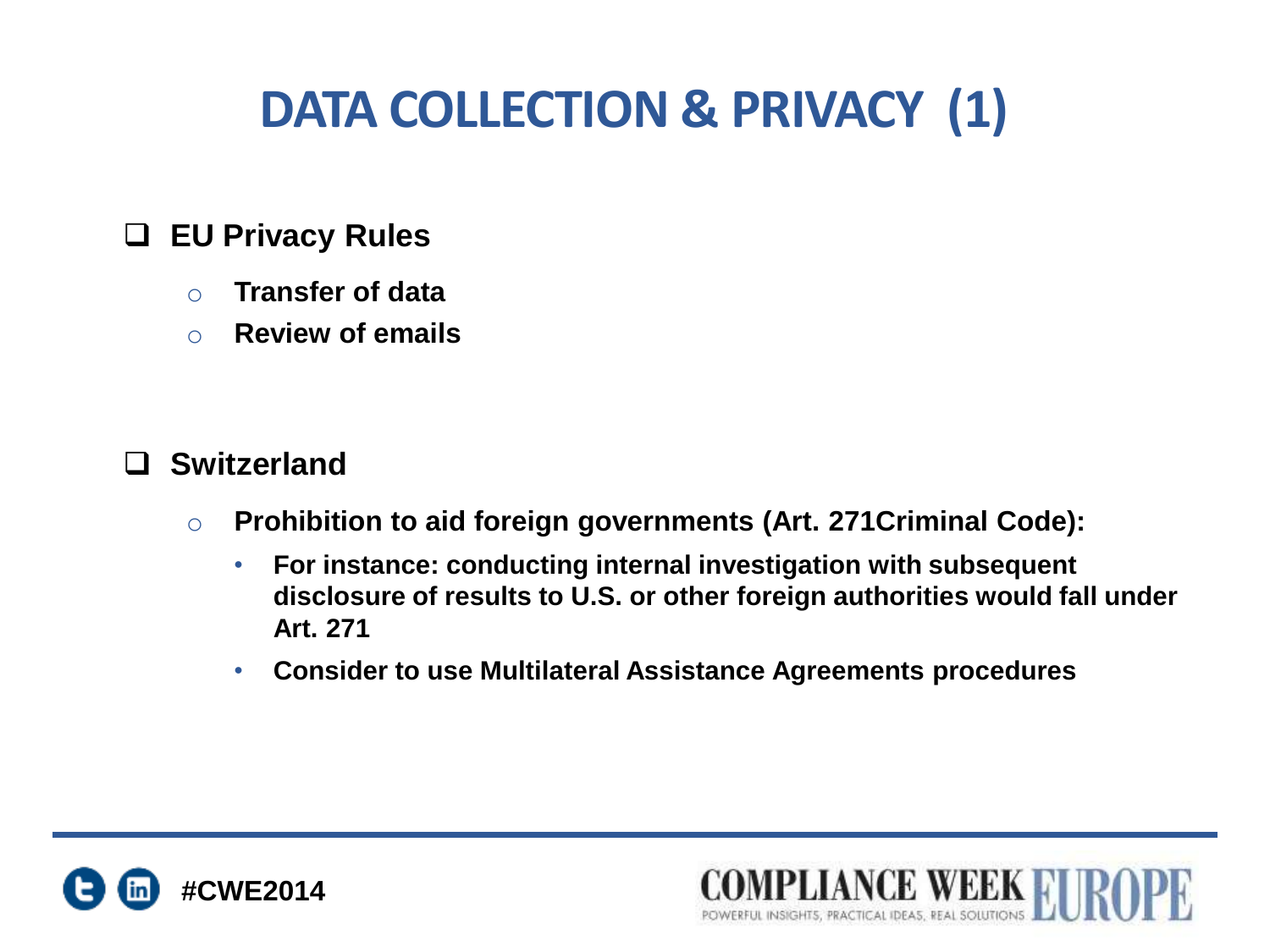# **DATA COLLECTION & PRIVACY (2)**

### **China**

- o **Data Privacy**
	- **Data collection in China is not a smooth process:**
		- − **Chinese law protects an individual's privacy of communications against disclosure by other entities (except the state). This includes also email communications**

**PLIANCE WEEK RI** 

- − **Employment agreements may at best demonstrate good faith but are untested**
- o **State Secrets Law**
	- **They protect secrets belonging to the state, provincial or local governments including State-owned-enterprises (SOEs)**
	- **State secret definition wide and unpredictable: e.g., confidential documents from Chinese joint venture partner may be caught**
	- **Offshore hosting and reviewing of data or sharing with other enforcement agencies can trigger criminal and other liabilities**

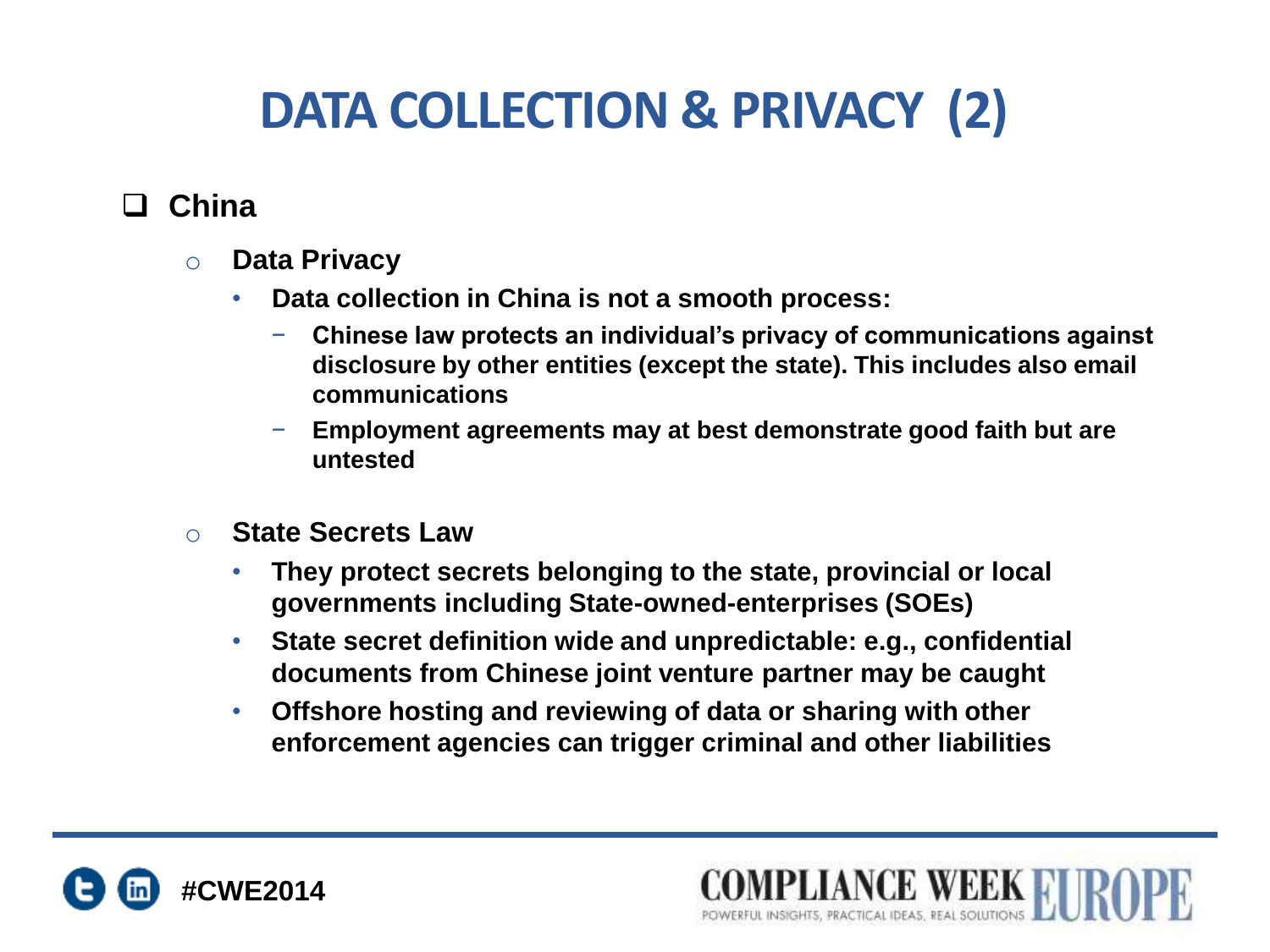## **NEW EMPHASIS ON COOPERATION IN U.S. IMPACT ON DOCUMENT COLLECTION**

 $\Box$  Securing evidence of individual culpability should be the focus of the investigative efforts



- o **'***Corporations are often too quick to claim that they cannot retrieve overseas documents, emails or other evidence regarding individuals due to foreign data privacy laws***.'**
- o **Voluntary disclosure does not constitute true cooperation, if the company avoids identifying the individuals who are criminally responsible and fails to provide the relevant facts that implicate those individuals**



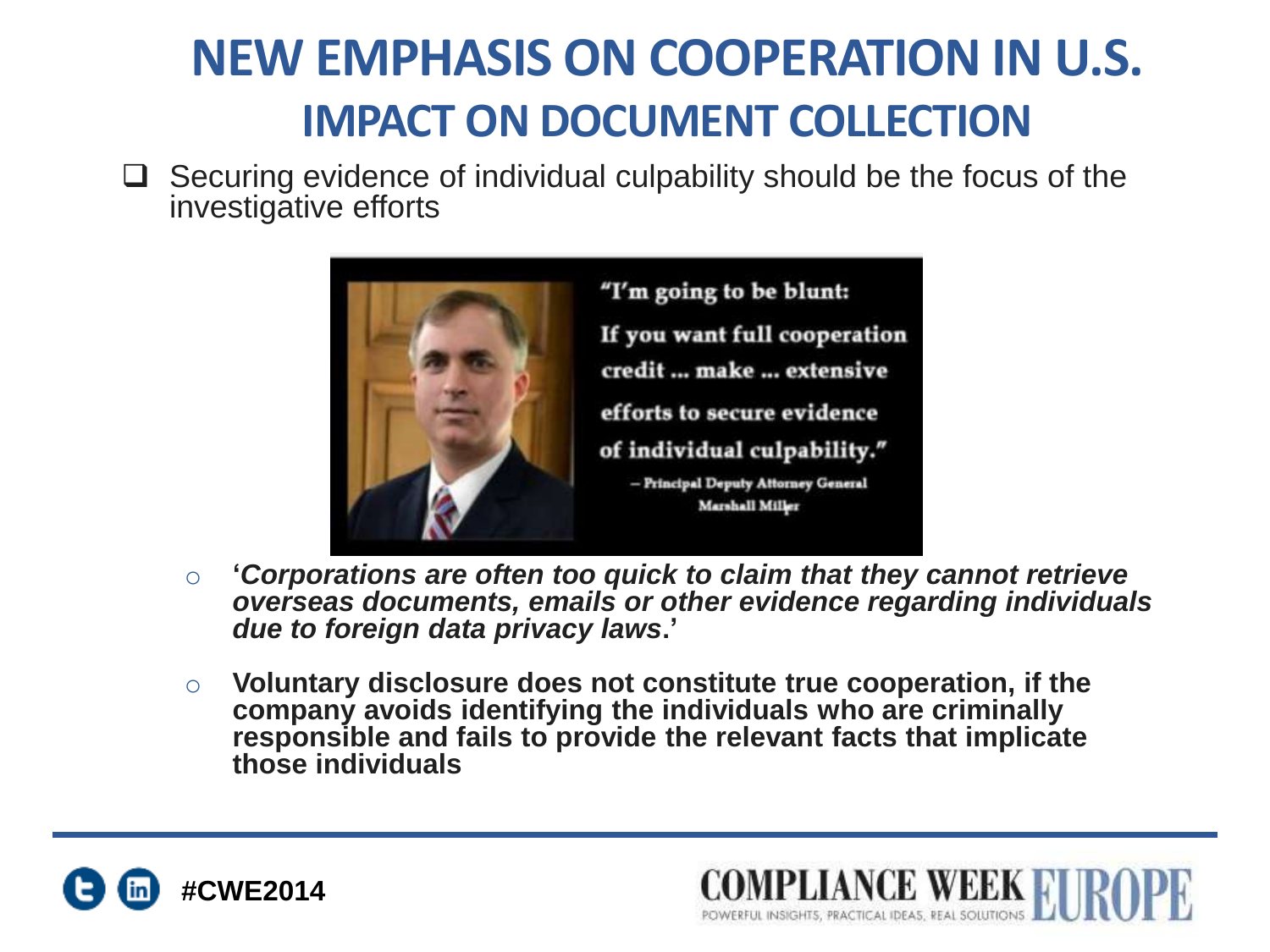### **DOUBLE JEOPARDY**

**Charging an individual or company with a crime for which it has already been tried in another jurisdiction**

**There is no general international double jeopardy prohibition**

- o **A company can be charged and fined for the same facts in different countries. For instance:**
	- − **'Global Ad plc' in our opening hypothetical may be charged by China, the U.K. and the U.S.**
- **In Europe within the Schengen area, the predominant view is that double jeopardy is prohibited but there is no confirming jurisprudence**
- **The U.K. has a double jeopardy prohibition which applies also to non-EU countries such as the U.S.**
	- o **The critical point for Schengen and U.K. is if the 'same facts' and the 'same company' are involved**

**LANCE WEEK FI** 

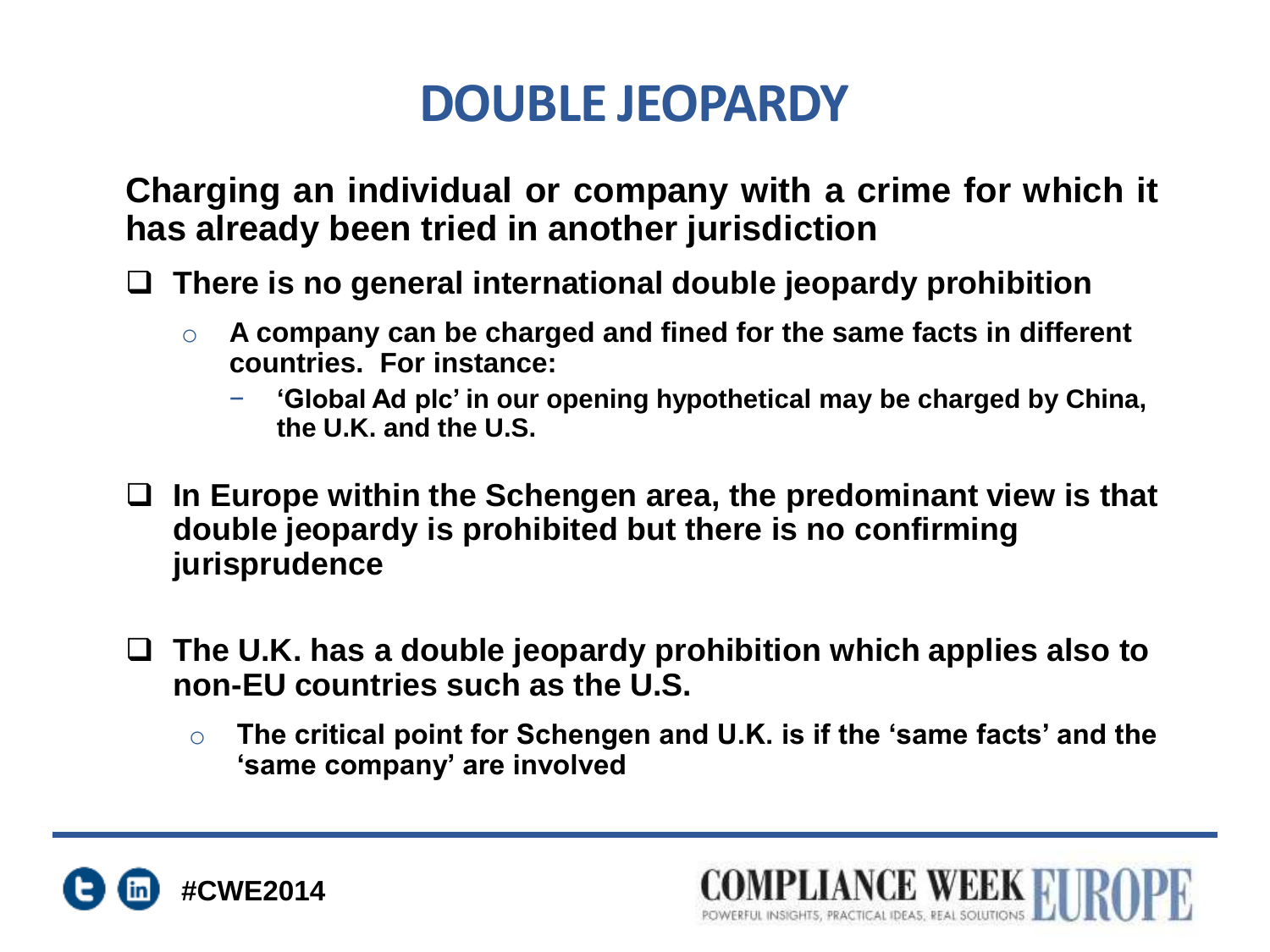# **PLANNING FOR AN INTERNATIONAL INVESTIGATION**

#### **Staffing/Resources**

**Local Experts Network**

**Intake and Reporting Procedures**

**Short Term Action Plan Framework**

- o **Who to notify**
- o **Stop wrong doing**
- o **IT action plan**
- o **Document preservation**